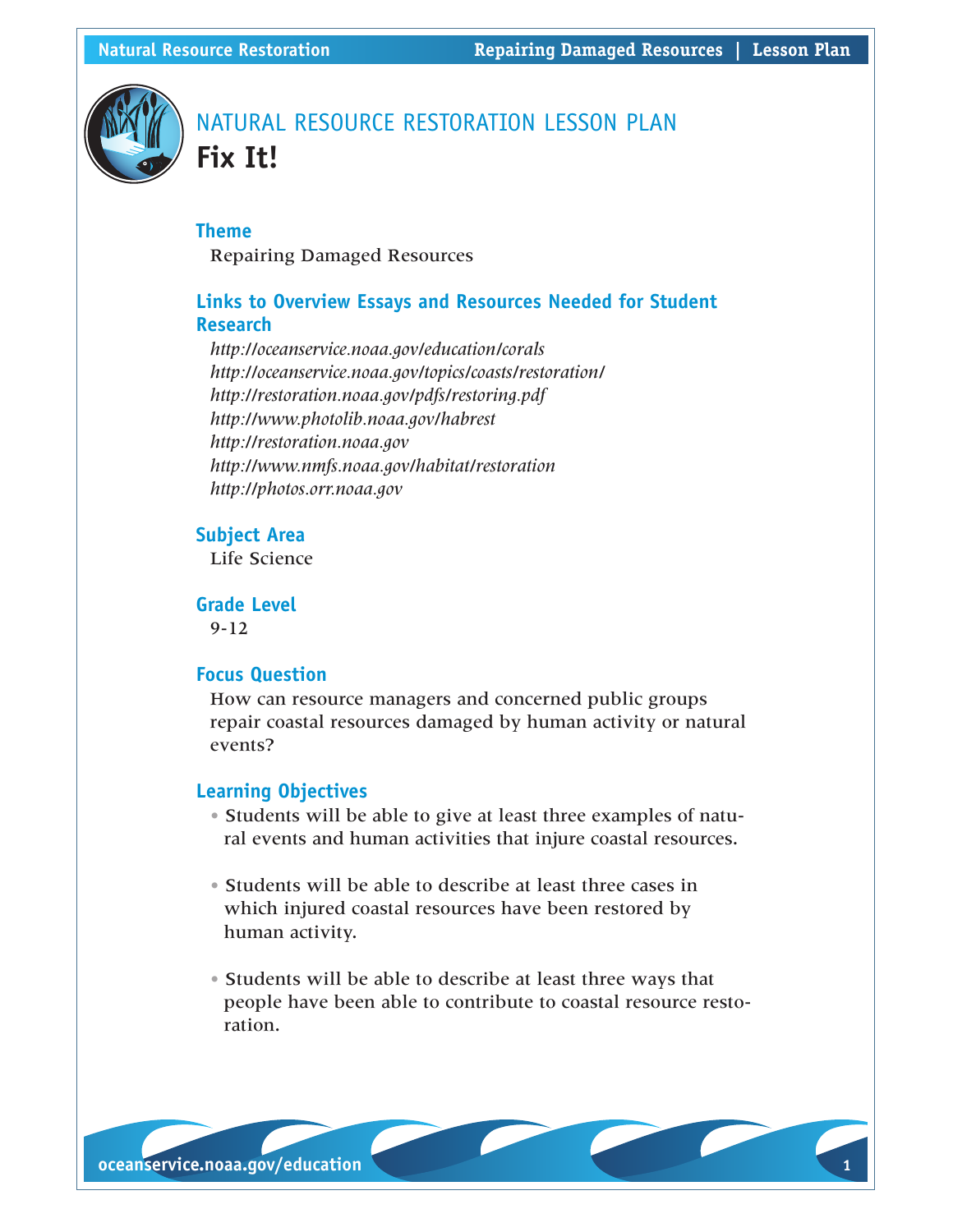#### **Materials Needed**

• (optional) Computers with internet access; if students do not have access to the internet, you can download reference materials for the case studies cited under "Learning Procedure" from *http://www.photolib.noaa.gov/habrest/index.html* and *http://restoration.noaa.gov*

#### **Audio/Visual Materials Needed**

None

## **Teaching Time**

One or two 45-minute class periods, plus time for student research

#### **Seating Arrangement**

Groups of 2-3 students

#### **Maximum Number of Students**

40

#### **Key Words**

Restoration Coral reefs Ship groundings Marshes Coastal habitats Fish habitats Abandoned mines

## **Background Information**

Coastal resources are under constant threat from natural processes and human activities. News media regularly feature stories of damage to coral reefs, estuaries, fisheries and other resources caused by storms, ship groundings, oil spills, chemical releases, and many other events. Modern coastal resource management includes using science and technology to protect and restore coastal resources affected by such events. These efforts can include removing pollutants and invasive species (species of plants or animals that are not native to the ecosystem and cause economic harm, environmental harm, or harm to human health), repairing damaged habitats, restoring natural ecosystem processes such as water flow, and re-introduc-

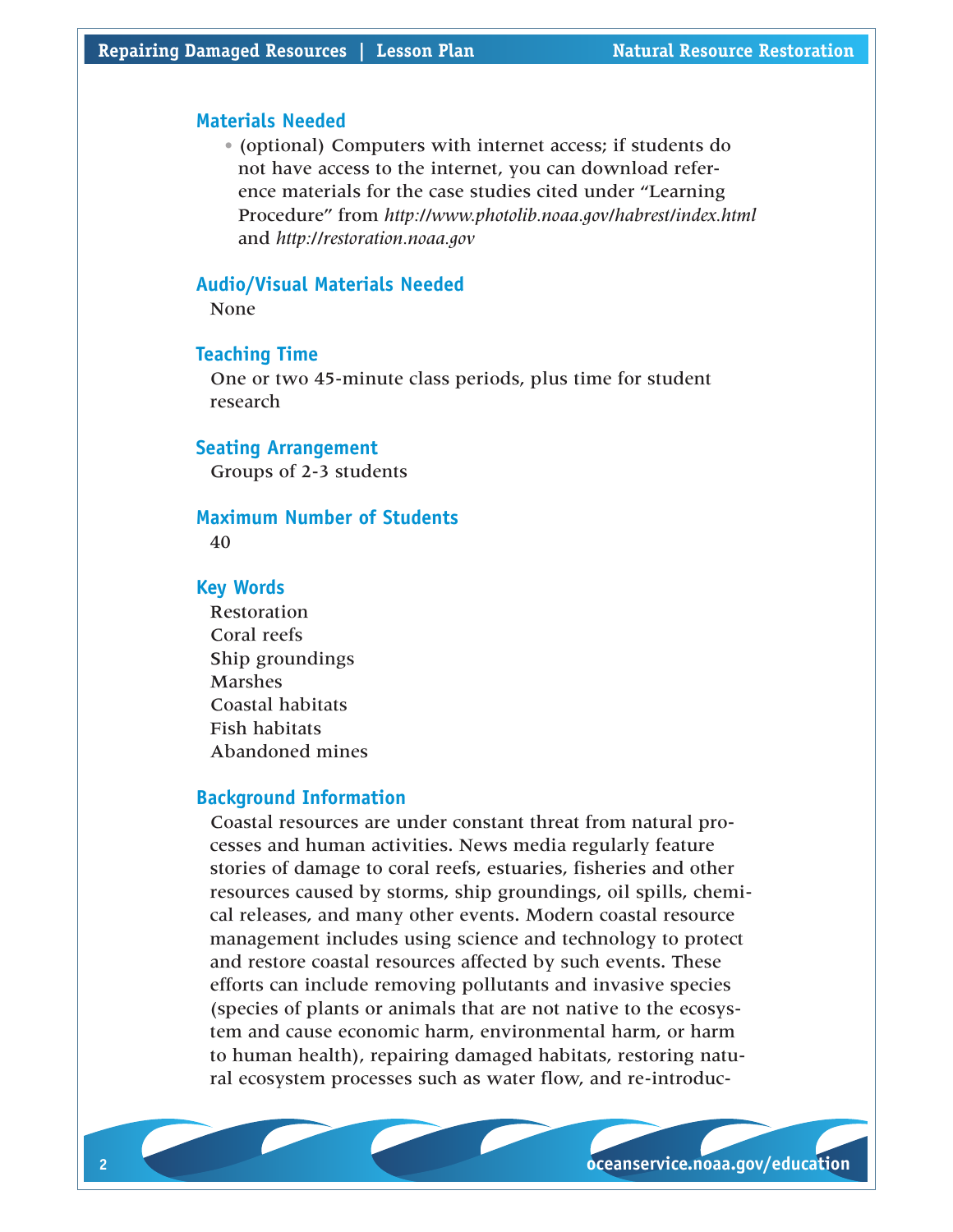ing native organisms. In addition, restoration projects often include monitoring activities to evaluate long-term success. Such projects have been implemented in marshes, forested wetlands, oyster reefs, seagrass beds, beaches, tidal streams and riparian forests. The results include improved habitats for fish, birds and other wildlife, protection against flooding, better water quality, enhanced recreational opportunities, and increased economic opportunities through activities such as commercial fisheries and tourism.

The obvious first step for many restoration projects is to remove the cause of damage. In the case of resources damaged by pollution, the first step is to control the source of pollutants. There are three basic options for dealing with pollutants that have already entered an ecosystem. The first option is to do nothing and allow natural processes to make the pollutants harmless (some naturally occurring bacteria, for example, are capable of breaking down or changing toxic substances into nontoxic molecules). The second option is to isolate pollutants from the rest of the ecosystem by covering them with soil or other material, or by treating the pollutants with chemicals that bind to the pollutants and prevent them from interacting with living organisms. The third option is to remove the pollutants from the ecosystem; a task that is often extremely expensive or impractical. In the case of damage caused by ship groundings, removing the cause of damage has the potential to cause even more damage than the initial event. When coastal resources have been damaged by changes in the flow or circulation of a water body (such as changes caused by dams, canals, or severe storm damage), these changes must be corrected before the desired natural systems can be re-established.

In New England, for example, damage to coastal marshes is often caused by dikes, levees, and poorly designed water-control structures that interfere with normal water movement by tides. In many cases, this interference results in reduced salinity. Coastal marshes are normally dominated by the marsh grass Spartina. When salinity is reduced, Spartina may be displaced by a naturally occurring reed known as Phragmites. This reed is more tolerant of lower salinity than Spartina, and a reduction in salinity often allows Phragmites to become invasive. Excessive growth of Phragmites tends to trap sediments and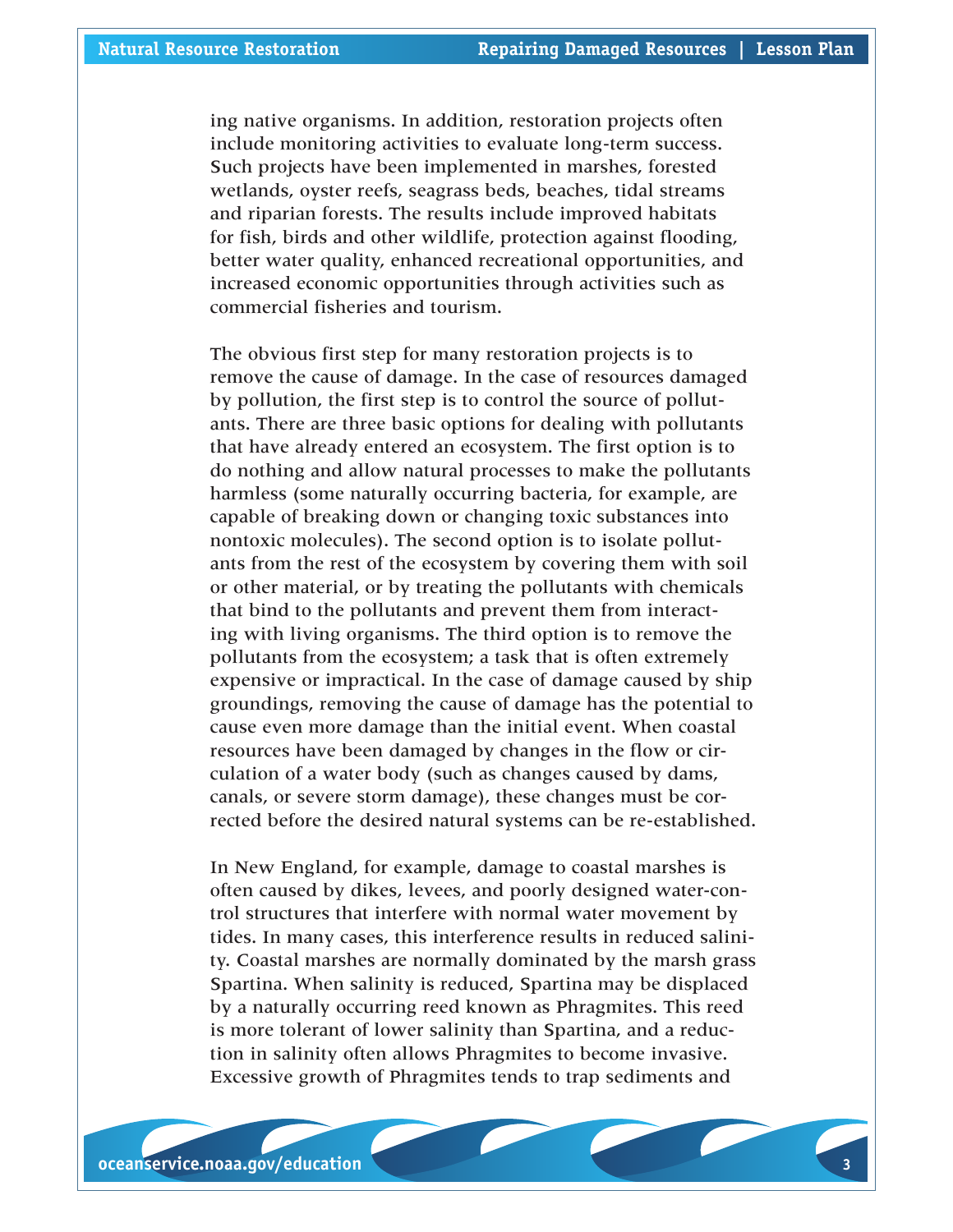fragments of dead plants. As these materials accumulate, the elevation of the marsh increases and this causes even more interference to normal tidal flow. These changes reduce the production of fishery species, birds, and other wildlife that use marsh surface and tidal creek habitats. Restoration of intertidal wetlands first requires that normal tidal exchange be restored. In most cases, this is enough to reduce the vigor and growth of Phragmites so that the invasive species gradually declines. As this occurs, it is frequently necessary to revegetate the area with native, non-invasive plant species. Restoration projects concerned with other kinds of aquatic plants and wetlands also frequently use transplants to encourage natural recolonization in areas where water quality has been improved.

Many restoration projects have been initiated to improve fishery production. One of the most widespread activities is restoration of fish habitats degraded by dams placed in the path of fish runs. These dams are a serious obstacle to fish species that migrate upstream as part of their reproductive cycle. The obvious solution is to remove the dam, but this is not always feasible due to existing land uses, economic activities, and concerns regarding erosion and sedimentation that could result from increased stream flows. Fish ladders, or fishways are a commonly used strategy to bypass blockages. These devices consist of a series of gradually inclining steps with resting pools located at regular intervals. These provide the fish with a means for active migration that simulates natural river conditions. Other types of fishways have been designed for use with both small and large dams.

Restoring coastal resources is a NOAA priority. NOAA restores injured resources, and provides data, science and tools needed for restoration planning. When destructive events affect coastal resources over large areas, restoration often involves partnerships that include entire communities. In this activity, students will investigate a variety of case studies to learn how science, technology, and cooperative effort can be applied to restore coastal resources.

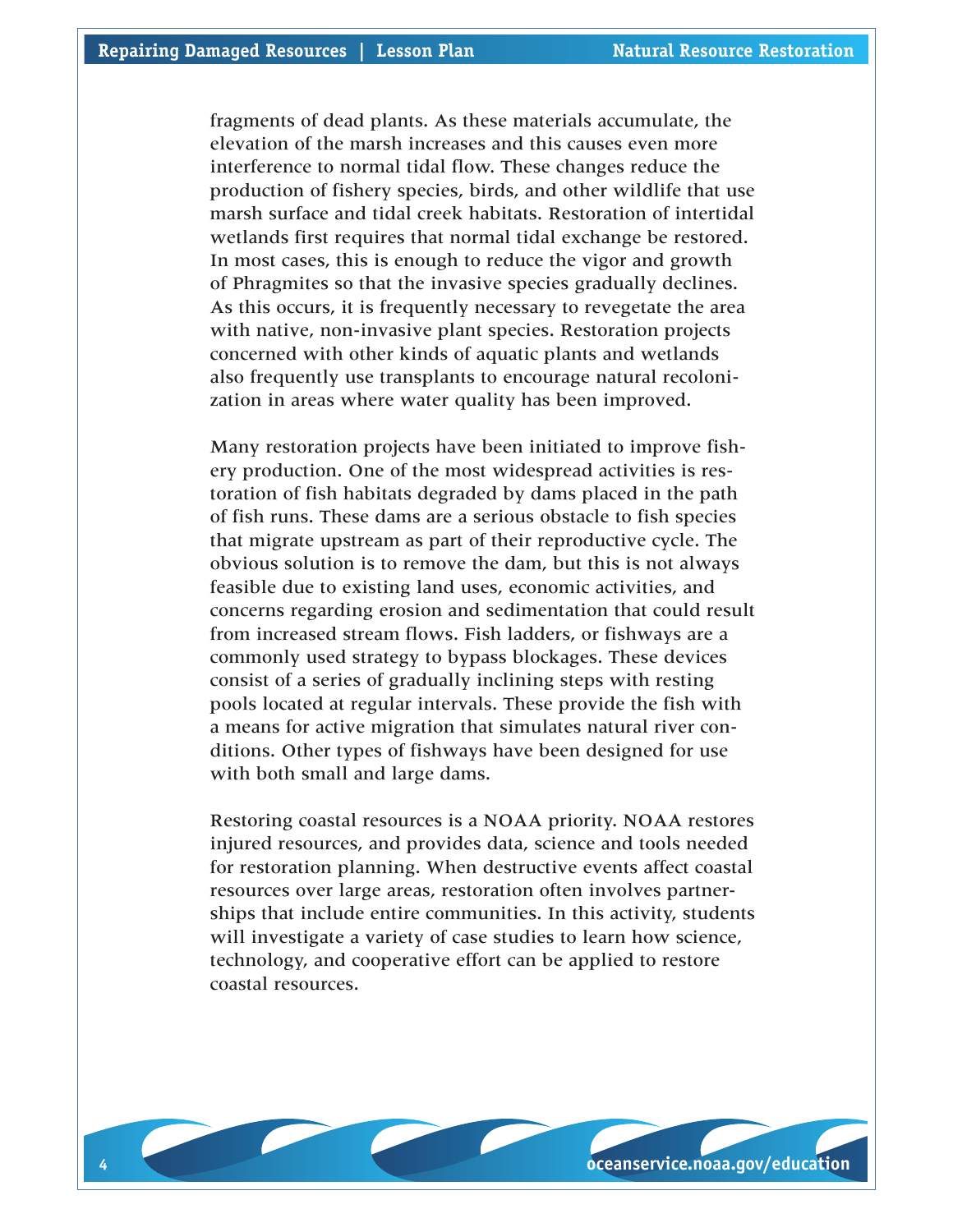## **Learning Procedure**

#### 1.

Briefly review the importance and inherently vulnerable nature of coastal resources. Ask students to list some of the benefits obtained from these resources and examples of events that can damage them. Be sure students include natural events as well as anthropogenic damage (damage caused by human activities).

#### 2.

Tell students that their assignment is to investigate what can be done to restore injured coastal resources. Assign one of the following case studies to each student group:

- Apex Houston Common Murre Restoration Project
- Blackbird Mine Restoration Project
- Columbus Iselin Coral Reef Restoration
- Fortuna Reefer Coral Reef Restoration
- Elpis Coral Reef Restoration
- Maitland Coral Reef Restoration
- Iron Mountain Mine Restoration Project
- World Prodigy Restoration Projects
- Adobe Creek Restoration Project
- Barren Island Tidal Wetland Restoration
- Elizabeth River Restoration Project
- Finney Creek Restoration Project
- Glade Bekken Stream Restoration Project
- Parker River Fish Restoration Project
- Pepper Buster and Johnny Mangrove Seed
- Tampa Bay High School Wetland Nursery Project
- Black Bayou Hydrologic Restoration Project
- Lake Salvador Shoreline Protection Project
- Point au Fer Hydrologic Restoration Project
- Oculina Restoration in the Experimental Oculina Research Reserve

Tell students that each group is to prepare a report on their assigned case study. These reports should include information on:

- What caused damage to natural resources;
- What economic and social consequences resulted from this damage;
- What restoration activities were undertaken;

**4 oceanservice.noaa.gov/education oceanservice.noaa.gov/education 5**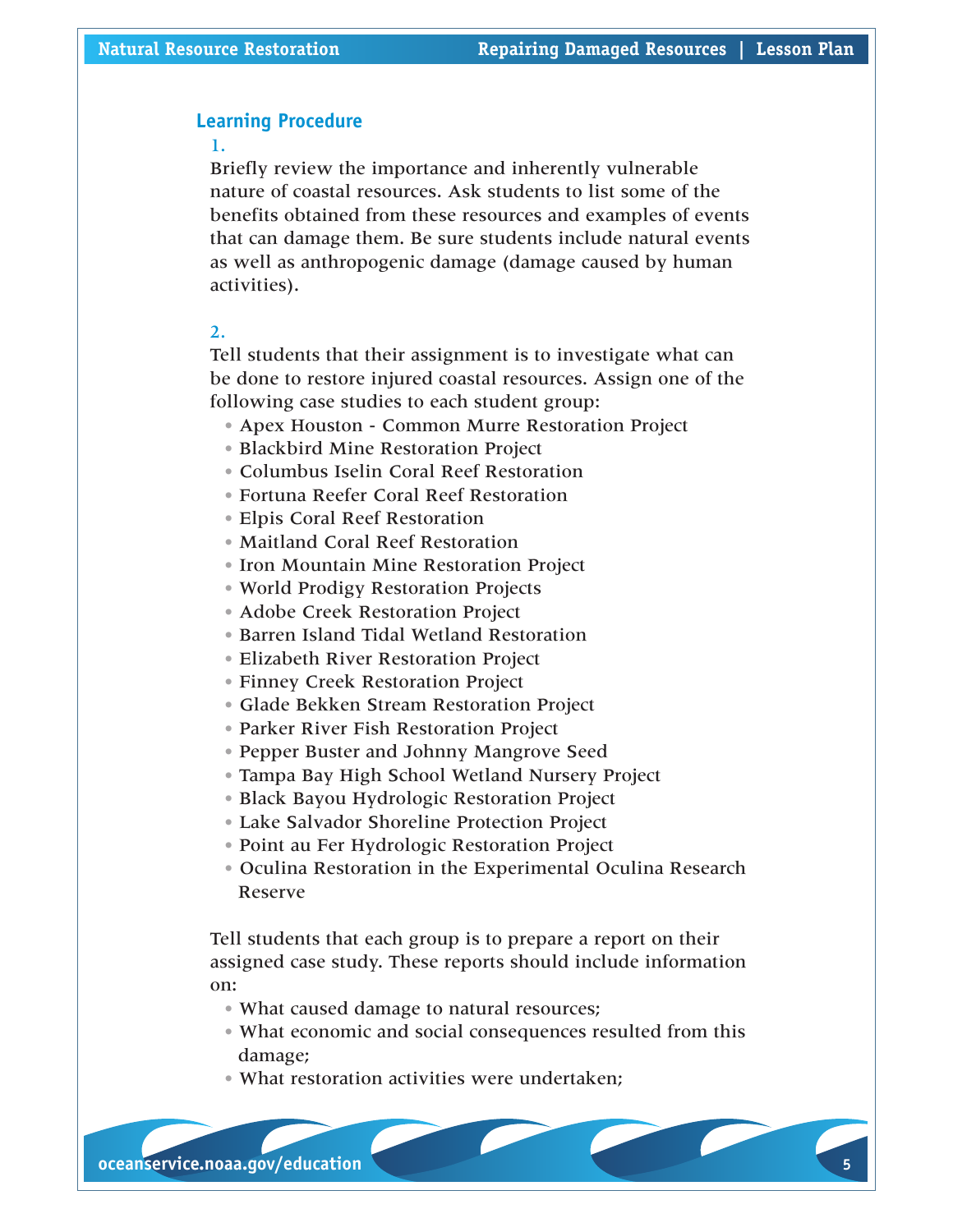- Who undertook these activities; and
- What ecological, economic and social benefits have been achieved through restoration activities.

You may want to suggest that students include relevant photographs in their report. NOAA has images for most of these case studies at *http://www.photolib.noaa.gov/habrest* and *http://photos.orr.noaa.gov*. In addition, you should direct students to the NOAA Restoration Portal Web Site at *http:// restoration.noaa.gov*, but be sure students also use a whole-web search engine to search for other articles about their case studies as well.

#### 3.

Have each group summarize their case study orally, then lead a discussion about resource restoration. The following points should emerge during this discussion:

- **Specific restoration techniques vary widely, depending upon the resources of concern, cause of injury, and desired outcomes.** In the case of ship groundings, the overall objective is often to recreate the habitats that existed prior to a grounding event. But different activities are undertaken to achieve this objective in different locations, as illustrated by the Fortuna Reefer, Maitland, Elpis, and Columbus Iselin case studies.
- **Specific efforts may be needed to recruit desired species back to the area being restored.** Such efforts were part of the response to the Columbus Iselin grounding. The Apex Houston - Common Murre Restoration Project also shows that even if suitable habitat is available, additional actions may be needed to restore desirable populations of plants and animals. The World Prodigy restoration project is a case where multiple efforts were needed to restore a highly productive habitat that was associated with economically important resources. Similarly, once an historic oyster reef was reconstructed as part of the Elizabeth River Project, it was still necessary to seed the reef with hatcheryproduced seed oysters.

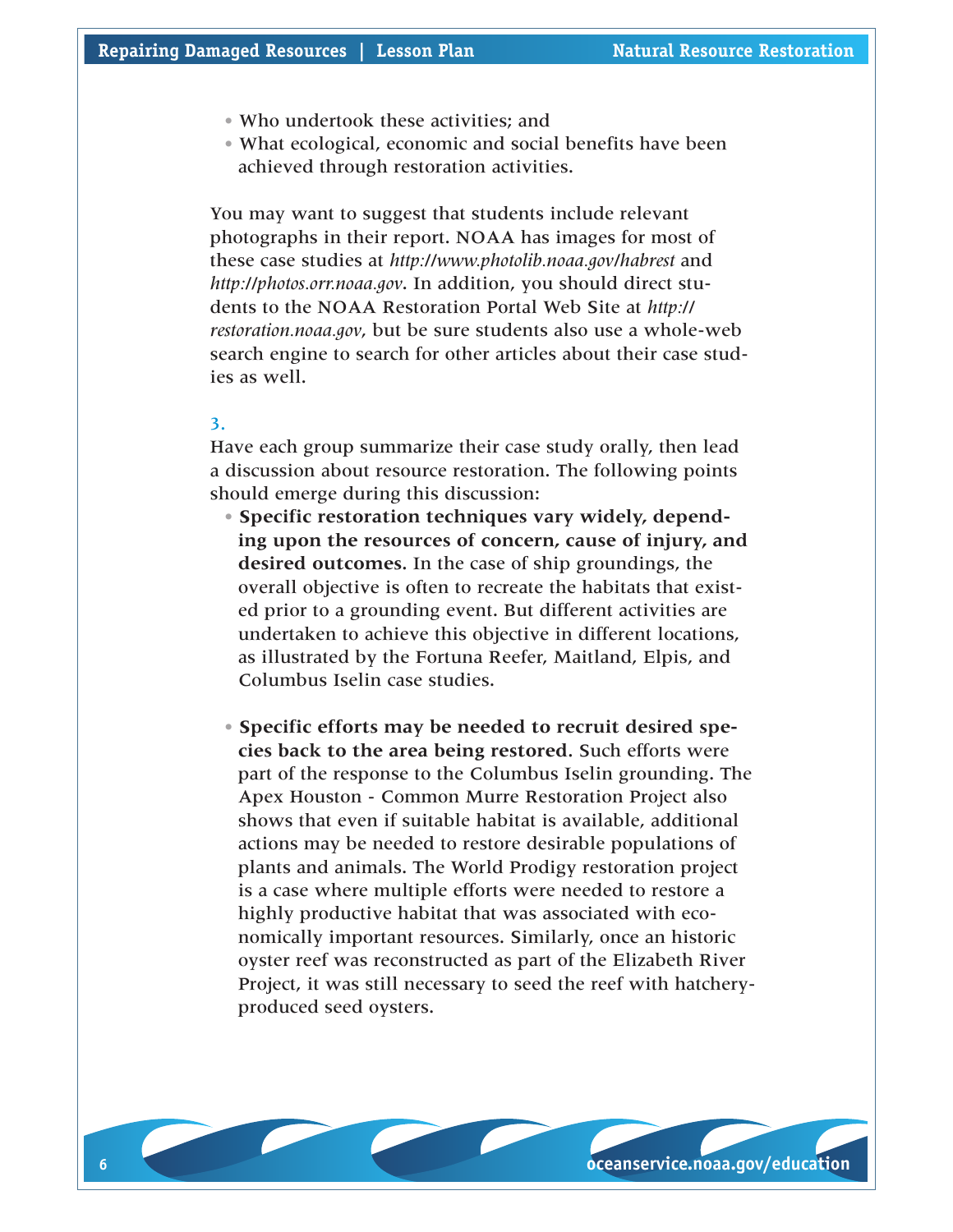- **Resource restoration projects often involve balancing multiple considerations,** including costs, anticipated benefits, and objectives of different resource users that may conflict with each other. Wetlands typically provide flood and erosion control, wildlife habitat, and recreational opportunities. Tampa Bay, Barren Island, Pepper Buster, Finney Creek, and Glade Bekken Stream restoration projects have undertaken activities to restore specific wetlands so that they can provide benefits desired by different groups of users.
- **Appropriate technology is a key issue for most restoration projects.** The Glade Bekken project used a special type of excavator to move heavy timbers across sensitive areas. The Finney Creek project solved a similar problem with simpler technology (using volunteers to move woody debris). The Parker River project improved a fishway for anadromous fishes with a more sophisticated Alaskan Steep Pass fish ladder. Some restoration projects, such as the Oculina and Lake Salvador projects, are intended to evaluate the effectiveness of alternative technologies.
- **Students can play an important part in resource restoration,** as illustrated by the Elizabeth River, Adobe Creek and Tampa Bay Wetland Nursery projects.

#### **The Bridge Connection**

*www.vims.edu/bridge* – Type "restoration" in the Search box to locate links to various restoration projects.

## **The Me Connection**

Have students write a brief essay on how they could initiate or become involved in a project to restore natural resources, and how this effort could be of personal benefit.

## **Extensions**

## 1.

Visit *http://www.response.restoration.noaa.gov/kids/kids.html#exper* for experiments, projects, and teaching resources related to oil spills, including a Sediment Penetration Exercise, Mearns Rock Graphing Project, and a project on Oil Spills at the Water Surface.

**6 oceanservice.noaa.gov/education oceanservice.noaa.gov/education 7**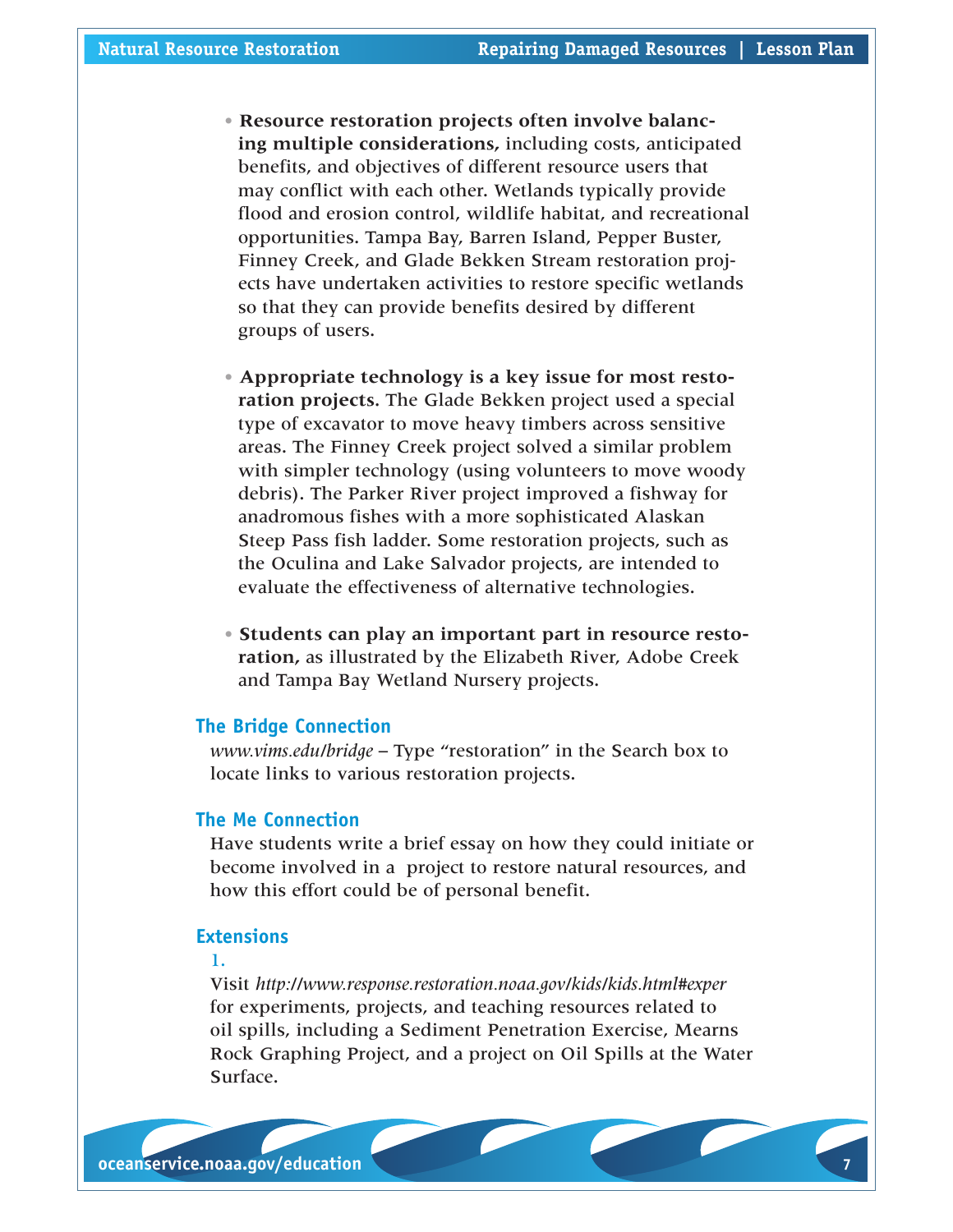#### $2<sub>1</sub>$

Visit *http://www.response.restoration.noaa.gov/esi/exercise/index.html* for instructions and materials for an exercise in planning a protection strategy for a coastline threatened by an oil spill using environmental sensitivity index maps.

#### **Resources**

*http://restoration.noaa.gov/* – The NOAA Restoration Portal Web Site provides centralized access to information about NOAA restoration programs, projects, and activities through a single point-of-entry. This site serves as a gateway to more detailed NOAA restoration publications, Web sites, audiovisual materials, and case studies.

*http://www.response.restoration.noaa.gov/* – NOS Office of Response and Restoration website, with tools and information for emergency responders and planners, and others working to understand and mitigate the effects of oil and hazardous materials in our waters and along our coasts.

## **National Science Education Standards**

## **Content Standard A: Science as Inquiry**

- Abilities necessary to do scientific inquiry
- Understandings about scientific inquiry

#### **Content Standard C: Life Science**

• Interdependence of organisms

#### **Content Standard E: Science and Technology**

- Abilities of technological design
- Understandings about science and technology

# **Content Standard F: Science in Personal and Social Perspectives**

- Personal and community health
- Natural resources
- Environmental quality
- Natural and human-induced hazards
- Science and technology in local, national, and global challenges

**8 oceanservice.noaa.gov/education oceanservice.noaa.gov/education 9**